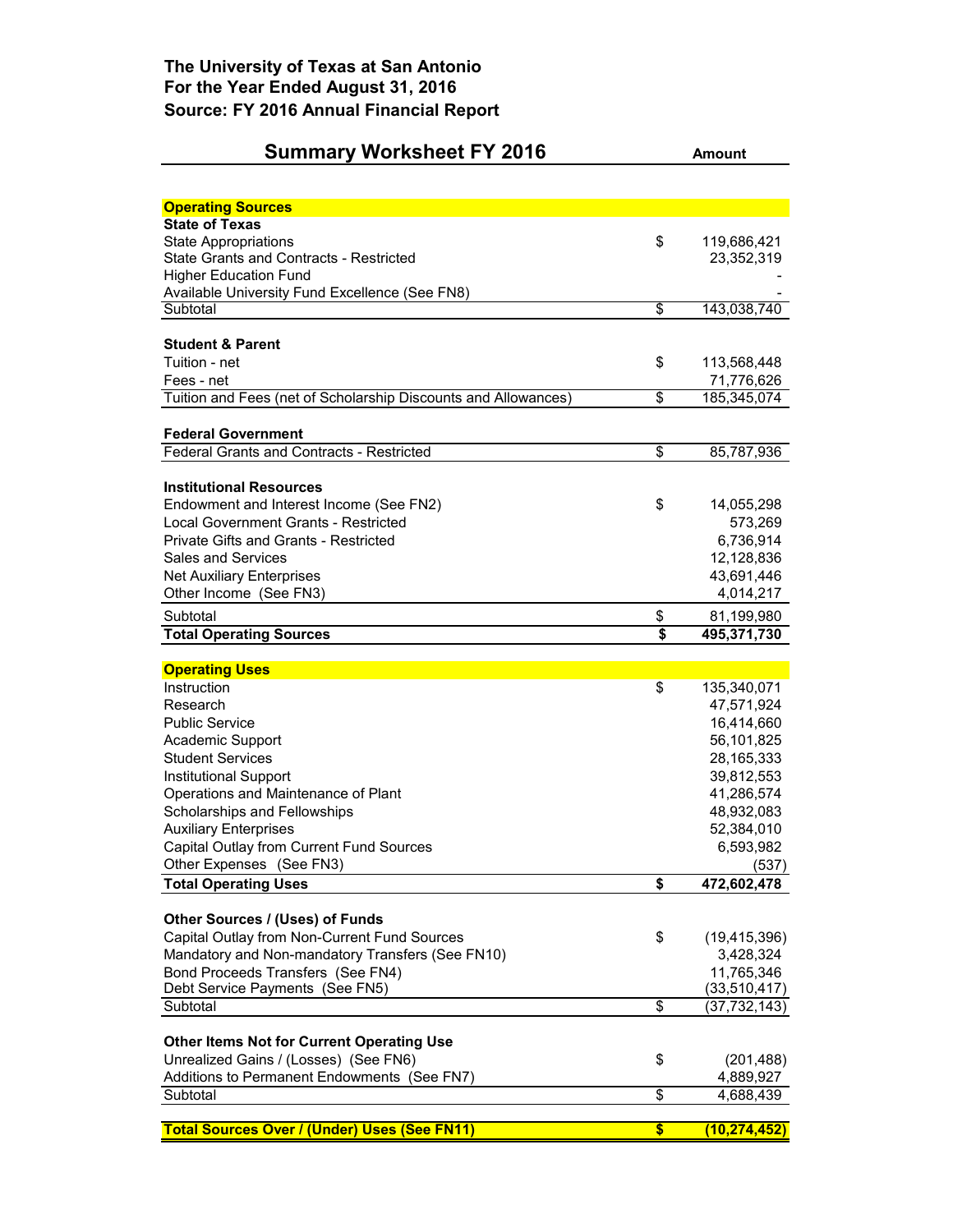## **The University of Texas at San Antonio Your File Name: Please enter only whole numbers. For the Year Ended August 31, 2016 Do not use "Named Areas". Source: FY 2016 Annual Financial Report Do not link to external spreadsheets.**

3 5 6 8 9 0 **110 - S & U - FY 2016 - S-A.xlsx**

|                                                                                                                                                                                                                           |                                     |                              | DETAIL WORKSHEET FY 2016        |                          |                    |                                              |                     |                                      |                          |                              |
|---------------------------------------------------------------------------------------------------------------------------------------------------------------------------------------------------------------------------|-------------------------------------|------------------------------|---------------------------------|--------------------------|--------------------|----------------------------------------------|---------------------|--------------------------------------|--------------------------|------------------------------|
|                                                                                                                                                                                                                           |                                     |                              |                                 |                          |                    | Annuity, Life &                              |                     |                                      |                          | <b>FY 2016</b>               |
| <b>Operating Sources</b>                                                                                                                                                                                                  | <b>Educational &amp;</b><br>General | Designated                   | Auxiliary<br><b>Enterprises</b> | Restricted<br>Expendable | Loan Funds         | <b>Endowment and</b><br><b>Similar Funds</b> | Unexpended<br>Plant | <b>Retirement of</b><br>Indebtedness | Investment In<br>Plant   | Primary<br>University        |
| <b>State of Texas</b>                                                                                                                                                                                                     |                                     |                              |                                 |                          |                    |                                              |                     |                                      |                          |                              |
| <b>State Appropriations</b><br>State Grants and Contracts - Restricted                                                                                                                                                    | 119,686,421<br>17.580.592           | 5,249,945                    |                                 | 521,782                  |                    |                                              |                     |                                      |                          | 119,686,421<br>23,352,319    |
| <b>Higher Education Fund</b>                                                                                                                                                                                              |                                     |                              |                                 |                          |                    |                                              |                     |                                      |                          |                              |
| Available University Fund Excellence (See FN8)<br>Subtotal                                                                                                                                                                | 137,267,013                         | 5,249,945                    |                                 | 521,782                  |                    |                                              |                     |                                      |                          | 143,038,740                  |
|                                                                                                                                                                                                                           |                                     |                              |                                 |                          |                    |                                              |                     |                                      |                          |                              |
| <b>Student &amp; Parent</b><br><b>Tuition Potential 100%</b>                                                                                                                                                              | 59,841,163                          | 107,261,210                  |                                 |                          |                    |                                              |                     |                                      |                          | 167.102.373                  |
| Waivers - Statutory (Not Reported in AFR) (Enter as Negative No.)                                                                                                                                                         | (11, 011, 265)                      |                              |                                 |                          |                    |                                              |                     |                                      |                          | (11, 011, 265)               |
| Waivers - Institutional (Not Reported in AFR) (Enter as Negative No.)<br>Exemptions - Statutory (Not Reported in AFR) (Enter as Negative No.)                                                                             |                                     |                              |                                 |                          |                    |                                              |                     |                                      |                          |                              |
| Exemptions - Institutional (Not Reported in AFR) (Enter as Negative No.)                                                                                                                                                  |                                     |                              |                                 |                          |                    |                                              |                     |                                      |                          |                              |
| Tuition - Gross - AFR Presentation<br>Waivers - Statutory (Reported in AFR) (Enter as Negative No.)                                                                                                                       | 48,829,898                          | 107,261,210                  |                                 |                          |                    |                                              |                     |                                      |                          | 156,091,108                  |
| Waivers - Institutional (Reported in AFR) (Enter as Negative No.)                                                                                                                                                         |                                     |                              |                                 |                          |                    |                                              |                     |                                      |                          |                              |
| Exemptions - Statutory (Reported in AFR) (Enter as Negative No.)                                                                                                                                                          | (2,460,518)                         | (9,774,735)                  |                                 |                          |                    |                                              |                     |                                      |                          | (12, 235, 253)               |
| Exemptions - Institutional (Reported in AFR) (Enter as Negative No.)<br>All Other Scholarship Disc.& Allow. (Enter as Negative No.)                                                                                       | (10,998,577)                        | (19, 288, 830)               |                                 |                          |                    |                                              |                     |                                      |                          | (30, 287, 407)               |
| Tuition - net                                                                                                                                                                                                             | 170.803                             | 78,197,645                   |                                 |                          |                    |                                              |                     |                                      |                          | 113,568,448                  |
| Fees Potential 100%                                                                                                                                                                                                       | 327,025                             | 65,747,800                   | 32,506,900                      |                          |                    |                                              |                     |                                      |                          | 98,581,725                   |
| Waivers - Statutory (Not Reported in AFR) (Enter as Negative No.)                                                                                                                                                         |                                     |                              |                                 |                          |                    |                                              |                     |                                      |                          |                              |
| Waivers - Institutional (Not Reported in AFR) (Enter as Negative No.)<br>Exemptions - Statutory (Not Reported in AFR) (Enter as Negative No.)<br>Exemptions - Institutional (Not Reported in AFR) (Enter as Negative No.) |                                     |                              |                                 |                          |                    |                                              |                     |                                      |                          |                              |
| Fees - Gross - AFR Presentation                                                                                                                                                                                           | 327,025                             | 65,747,800                   | 32,506,900                      |                          |                    |                                              |                     |                                      |                          | 98,581,725                   |
| Waivers - Statutory (Reported in AFR) (Enter as Negative No.)                                                                                                                                                             |                                     |                              |                                 |                          |                    |                                              |                     |                                      |                          |                              |
| Waivers - Institutional (Reported in AFR) (Enter as Negative No.)<br>Exemptions - Statutory (Reported in AFR) (Enter as Negative No.)                                                                                     |                                     |                              | (1,809,054)                     |                          |                    |                                              |                     |                                      |                          | (1,809,054)                  |
| Exemptions - Institutional (Reported in AFR) (Enter as Negative No.)                                                                                                                                                      |                                     |                              |                                 |                          |                    |                                              |                     |                                      |                          |                              |
| All Other Scholarship Disc.& Allow. (Enter as Negative No.)<br>Fees - net                                                                                                                                                 | (90, 139)<br>236.886                | (17, 813, 153)<br>47.934.647 | (7,092,753)<br>23.605.093       |                          |                    |                                              |                     |                                      |                          | (24, 996, 045)<br>71.776.626 |
|                                                                                                                                                                                                                           |                                     |                              |                                 |                          |                    |                                              |                     |                                      |                          |                              |
| Net Tuition and Fees (Funds Collected)                                                                                                                                                                                    | 35,607,689                          | 126, 132, 292                | 23,605,093                      |                          |                    |                                              |                     |                                      |                          | 185,345,074                  |
| <b>Federal Government</b>                                                                                                                                                                                                 |                                     |                              |                                 |                          |                    |                                              |                     |                                      |                          |                              |
| Federal Grants and Contracts - Restricted                                                                                                                                                                                 |                                     | 6,085,980                    |                                 | 79,701,956               |                    |                                              |                     |                                      |                          | 85,787,936                   |
| <b>Institutional Resources</b>                                                                                                                                                                                            |                                     |                              |                                 |                          |                    |                                              |                     |                                      |                          |                              |
| Endowment and Interest Income (See FN2)<br>Local Government Grants - Restricted                                                                                                                                           | 601,962                             | 5,043,311<br>193,044         | 1,758,995                       | 5,498,219<br>380,225     | 147,304            | 26,151                                       | 979,356             |                                      |                          | 14,055,298<br>573,269        |
| Private Gifts and Grants - Restricted                                                                                                                                                                                     |                                     | 549.655                      |                                 | 6,187,259                |                    |                                              |                     |                                      |                          | 6.736.914                    |
| Sales and Services<br><b>Net Auxiliary Enterprises</b>                                                                                                                                                                    |                                     | 10,372,498                   | 43,691,446                      | 1,756,338                |                    |                                              |                     |                                      |                          | 12,128,836<br>43,691,446     |
| Other Income (See FN3)                                                                                                                                                                                                    |                                     | 2,597,031                    | 11,335                          | 1,408,268                | 402,286            |                                              |                     |                                      | (404, 703)               | 4,014,217                    |
| Subtotal<br><b>Total Operating Sources</b>                                                                                                                                                                                | 601,962<br>173,476,664              | 18.755.539<br>156,223,756    | 45,461,776<br>69,066,869        | 15,230,309<br>95,454,047 | 549.590<br>549,590 | 26,151<br>26,151                             | 979,356<br>979.356  |                                      | (404, 703)<br>(404, 703) | 81,199,980<br>495,371,730    |
|                                                                                                                                                                                                                           |                                     |                              |                                 |                          |                    |                                              |                     |                                      |                          |                              |
| <b>Operating U</b><br>Instruction                                                                                                                                                                                         | 112,660,982                         | 15,648,934                   |                                 | 7,030,155                |                    |                                              |                     |                                      |                          | 135,340,071                  |
| Research                                                                                                                                                                                                                  | 12,250,121                          | 5,497,260                    |                                 | 29,824,543               |                    |                                              |                     |                                      |                          | 47,571,924                   |
| Public Service                                                                                                                                                                                                            | 7,388,084                           | 2,330,613                    |                                 | 6,695,963                |                    |                                              |                     |                                      |                          | 16,414,660                   |
| Academic Support<br><b>Student Services</b>                                                                                                                                                                               | 21,979,706<br>5,705,217             | 31,718,851<br>21,211,394     |                                 | 2.403.268<br>413,904     | 834,818            |                                              |                     |                                      |                          | 56,101,825<br>28, 165, 333   |
| Institutional Support                                                                                                                                                                                                     | 28,711,254                          | 10,393,007                   |                                 | 708,292                  |                    |                                              |                     |                                      |                          | 39,812,553                   |
| Operations and Maintenance of Plant<br>Scholarships and Fellowships                                                                                                                                                       | 20.160.220<br>11,217,001            | 18,624,535<br>18,479,997     |                                 | 8.787<br>19,235,085      |                    |                                              | 2,493,032           |                                      |                          | 41,286,574<br>48,932,083     |
| <b>Auxiliary Enterprises</b>                                                                                                                                                                                              |                                     | 695,538                      | 49,586,731                      | 2,101,741                |                    |                                              |                     |                                      |                          | 52,384,010                   |
| Capital Outlay from Current Fund Sources*                                                                                                                                                                                 | 987,118                             | 4,057,080                    | 554,713                         | 995,071                  |                    |                                              |                     |                                      |                          | 6,593,982                    |
| Other Expenses (See FN3)<br><b>Total Operating Uses</b>                                                                                                                                                                   | 221,059,703                         | 1.090<br>128.658.299         | 50, 141, 444                    | 69,416,809               | 834.818            | (1,627)<br>(1,627)                           | 2,493,032           |                                      |                          | (537)<br>472,602,478         |
|                                                                                                                                                                                                                           |                                     |                              |                                 |                          |                    |                                              |                     |                                      |                          |                              |
| <b>Other Sources / (Uses) of Funds</b><br>Capital Outlay from Non-Current Fund Sources*'                                                                                                                                  |                                     |                              |                                 |                          |                    |                                              | (19, 415, 396)      |                                      |                          | (19, 415, 396)               |
| Mandatory and Non-mandatory Transfers (See FN10)                                                                                                                                                                          | 56,142,829                          | (54, 547, 625)               | 4.832.629                       | (31, 979, 442)           | 608,941            | 8.202.749                                    | 20, 162, 109        |                                      | 6,134                    | 3,428,324                    |
| Bond Proceeds Transfers In (See FN4)<br>Debt Service Payments (See FN5)                                                                                                                                                   | (11, 223, 538)                      | (5.380.591)                  | (16.906.288)                    |                          |                    |                                              | 11,765,346          |                                      |                          | 11,765,346<br>(33.510.417)   |
| Subtotal                                                                                                                                                                                                                  | 44,919,291                          | (59,928,216)                 | (12,073,659)                    | (31, 979, 442)           | 608,941            | 8,202,749                                    | 12,512,059          |                                      | 6,134                    | (37, 732, 143)               |
| <b>Other Items Not for Current Operating Use</b>                                                                                                                                                                          |                                     |                              |                                 |                          |                    |                                              |                     |                                      |                          |                              |
| Unrealized Gains / (Losses) (See FN6)                                                                                                                                                                                     | 2,642,103                           | (1,835,372)                  | (440, 978)                      | 596,483                  |                    | (1, 163, 724)                                |                     |                                      |                          | (201, 488)                   |
| Additions to Permanent Endowments (See FN7)<br>Subtotal                                                                                                                                                                   | 2,642,103                           | (1,835,372)                  | (440, 978)                      | 596,483                  |                    | 4,889,927<br>3,726,203                       |                     |                                      |                          | 4,889,927<br>4,688,439       |
|                                                                                                                                                                                                                           |                                     |                              |                                 |                          |                    |                                              |                     |                                      |                          |                              |
| Total Sources Over / (Under) Uses (See FN 11)                                                                                                                                                                             | (21, 645)                           | (34, 198, 131)               | 6,410,788                       | (5,345,721)              | 323,713            | 11,956,730                                   | 10,998,383          |                                      | (398, 569)               | (10, 274, 452)               |
| Bond Proceeds/(Principal Debt Payments)                                                                                                                                                                                   |                                     |                              |                                 |                          |                    |                                              |                     |                                      |                          |                              |
| Depreciation Expense<br>Transfer of Capital Asset(s) from System                                                                                                                                                          |                                     |                              |                                 |                          |                    |                                              |                     |                                      | (47, 730, 305)           | (47, 730, 305)               |
| Other Post-Employment Benefit (OPEB) Expense                                                                                                                                                                              |                                     |                              |                                 |                          |                    |                                              |                     |                                      |                          |                              |
| Non-Cash Capital Gifts<br>Capital Outlay                                                                                                                                                                                  |                                     |                              |                                 |                          |                    |                                              |                     |                                      | 1.329.806<br>26.009.379  | 1.329.806<br>26.009.379      |
|                                                                                                                                                                                                                           | (21, 645)                           | (34.198.131)                 | 6.410.788                       | (5,345,721)              | 323,713            | 11.956.730                                   | 10.998.383          |                                      | (20, 789, 689)           |                              |

\*Defined as any capital outlay expenses from Educational & General, Designated, Auxiliary, or Restricted Expendable Funds.<br>\*\*Defined as any capital outlay expense from funds other than Educational & General, Designated, A

Changes in Net Assets as shown on SRECNP in Annual Financial Report.<br>Difference (Must be "0".) - 30,665,5729<br>Difference (Must be "0".) - 30,665,572

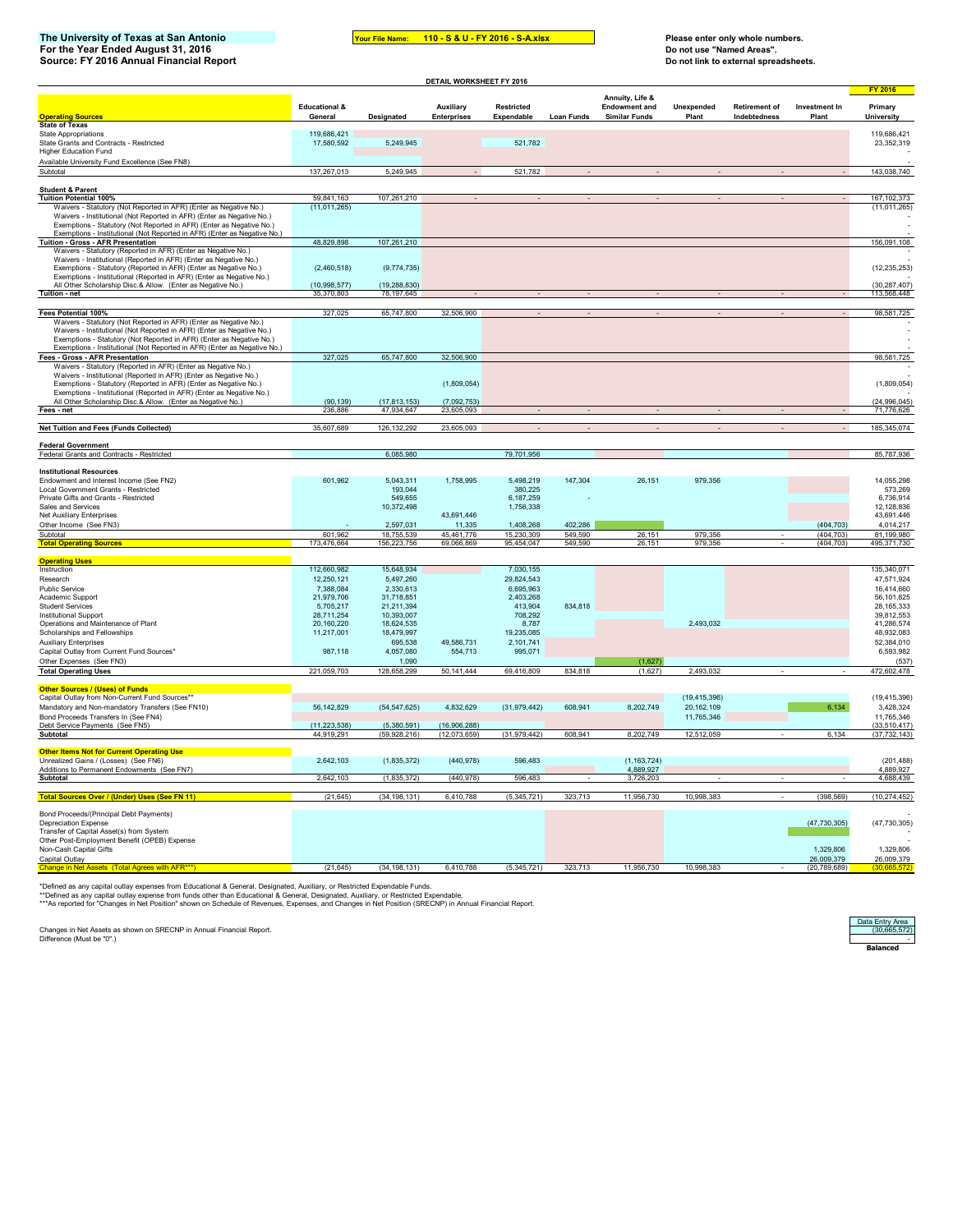**Note; This tab is only for individual institutions/agencies, Systems do not need to complete this tab, unless they report research expenditures.**

## **For the Year Entry Areas** Please enter only whole numbers.<br>Do not use "Named Areas".

**Do not link to external spreadsheets. Let up a very spread of the 200 m**  $\alpha$  and  $\alpha$  at 75%.

| <b>Summary of R &amp; D Expenditures</b><br><b>Overall Total</b><br><b>Defined For Survey</b><br>46,364,197<br>R & D Expenses as defined for the Research Expenditure Survey<br>46,364,197<br>Research Per<br>Difference<br>R & D Expenses not meeting the narrow definition of R & D used in the Research Expenditures Survey (Must be a positive number.)<br><b>SRECNP</b><br>1,207,727<br>\$<br>47,571,924<br>47,571,924 \$<br>Total Expenses for R & D as reported on the Schedule of Revenues, Expenses, and Changes in Net Position<br><b>Balanced</b><br>Other Research-related Equipment Expenditures (noncurrent fund expenditures, etc. - do not include R & D plant expenses or construction)<br>Indirect Costs associated with Expenses for R & D as defined for this survey<br>5,687,202<br>5,687,202<br>3,494,037<br>From FGD Tab<br>Capital Outlay for research equipment (do not include R & D plant expenses or construction)<br>3,494,037<br>Expenditures for conduct of R & D made by institution's research foundation or 501© corporation on behalf of the institution and not report in institution AFR, including indirect costs<br>not reported above<br>Pass-throughs from Texas Engineering Experiment Station not reported in R & D Expenditures as defined for the Research Expenditure Survey<br>56,753,163<br>55,545,436<br><b>Total R &amp; D Expenditures</b><br>$\mathfrak{L}$<br>l s<br>Amount of Total R & D Expenditures your institution received as a Subrecipient<br>2,189,097<br>633,614<br>Amount of Total R & D Expenditures your institution passed through to Subrecipients<br>State<br>Institution<br>Private<br>Private<br><b>R &amp; D Expenditures By Funding Source</b><br>Contracts/Grants<br>For-Profit<br>Non-Profit<br>Federal<br><b>State Appropriations</b><br>Resources<br>Total<br><b>Agricultural Sciences</b><br>$\mathbb{S}$<br>2,817,086<br>200,725<br>1,417,143<br>402,284<br>Biological and Other Life Sciences<br>10,822,445<br>923,170<br>16,582,853<br>Computer Science<br>3,964,083<br>303,277<br>7,812<br>504,931<br>171,777<br>459,421<br>5,411,301<br>Engineering<br>4,983,670<br>2,054,229<br>1,277,324<br>1,207,485<br>1,056,987<br>1,868,755<br>12,448,450<br><b>Environmental Sciences</b><br>113,634<br>88,781<br>240,257<br>(17, 888)<br>126,990<br>551,774<br>289,409<br>15,025<br>451,566<br><b>Difference</b><br><b>Mathematical Sciences</b><br>120,714<br>4,226<br>22,192<br><b>Medical Sciences</b><br>$\Omega$<br><b>Balanced</b><br>- 55<br><b>Physical Sciences</b><br>2,026,740<br>495,153<br>142,437<br>1,024,909<br>1,048,702<br>227,765<br>4,965,706<br>Psychology<br>224,985<br>464,130<br>85,413<br>70,178<br>844,706<br>Difference Must Be "-"<br>1,066,669<br>1,366,342<br>33,526<br>704,404<br>316,051<br>368,612<br>3,855,604<br>and White in Color In<br>Social Sciences<br>Order To Submit.<br>Other Sciences not classified above<br>227,318<br>2,500,245<br>8,650<br>1,334,528<br>40,792<br>58,294<br>4,169,827<br>49,639<br>142,316<br>Arts and Humanities<br>668,991<br>9,516<br>246,444<br>1,116,906<br>281,882<br>1,992,897<br>96,605<br>316,752<br>145,082<br>156,866<br>2,990,084<br><b>Business Administration</b><br>Education<br>647,601<br>490,636<br>$\overline{0}$<br>184,291<br>260,686<br>327,832<br>1,911,046<br>245,613<br>Law<br>201,864<br>36,449<br>7,300<br>Field of Study - Future Use 1<br>Field of Study - Future Use 2<br>Field of Study - Future Use 3<br>Field of Study - Future Use 4<br>Field of Study - Future Use 5<br>Other Non-Science Activities<br>55,545,436<br>24,899,939 \$<br>13,362,481 \$<br>1,803,528<br>7,177,454<br>3,438,215 \$<br>4,863,819 \$<br><b>Total R &amp; D Expenditures By Funding Source</b><br>$\mathfrak{L}$<br>S.<br><b>S</b><br>R & D Expenditures - Select Areas of Special Interest<br>203,662<br>203,662<br>Aerospace Technology<br>0 <sup>5</sup><br>Biotechnology<br>1,694,320<br>3,362<br>$\overline{0}$<br>146,908<br>1,844,590<br>Cancer Research<br>296,851<br>7,437<br>3,301<br>2,485<br>17,473<br>327,547<br>438,764<br>1,358<br>709,316<br>215,914<br>44,791<br>1,435,795<br>Energy<br>25,652<br>43,833<br>383<br>13,186<br>37,251<br>94,653<br>Manufacturing Technology<br>21,539<br>(38)<br>21,501<br><b>Materials Science</b><br>1,890,021<br>295,840<br>4,329<br>338,493<br>53,488<br>169,388<br>2,751,559<br>Microelectronics and Computer Technology<br>24,068<br>5.943<br>Water Resources<br>9,780<br>128,936<br>168,727<br>Human Stem Cells - Adult<br>Human Stem Cells - Embryonic<br>Univ Special Interest - Future Use 3<br>Univ Special Interest - Future Use 4<br>Univ Special Interest - Future Use 5<br>4,613,058 \$<br>304,635 \$<br>162,783 \$<br>470,846 \$<br>\$.<br>- \$ |                                                                        | FY 2016 Research Expenditure Survey |         |            |  |           |  |
|-------------------------------------------------------------------------------------------------------------------------------------------------------------------------------------------------------------------------------------------------------------------------------------------------------------------------------------------------------------------------------------------------------------------------------------------------------------------------------------------------------------------------------------------------------------------------------------------------------------------------------------------------------------------------------------------------------------------------------------------------------------------------------------------------------------------------------------------------------------------------------------------------------------------------------------------------------------------------------------------------------------------------------------------------------------------------------------------------------------------------------------------------------------------------------------------------------------------------------------------------------------------------------------------------------------------------------------------------------------------------------------------------------------------------------------------------------------------------------------------------------------------------------------------------------------------------------------------------------------------------------------------------------------------------------------------------------------------------------------------------------------------------------------------------------------------------------------------------------------------------------------------------------------------------------------------------------------------------------------------------------------------------------------------------------------------------------------------------------------------------------------------------------------------------------------------------------------------------------------------------------------------------------------------------------------------------------------------------------------------------------------------------------------------------------------------------------------------------------------------------------------------------------------------------------------------------------------------------------------------------------------------------------------------------------------------------------------------------------------------------------------------------------------------------------------------------------------------------------------------------------------------------------------------------------------------------------------------------------------------------------------------------------------------------------------------------------------------------------------------------------------------------------------------------------------------------------------------------------------------------------------------------------------------------------------------------------------------------------------------------------------------------------------------------------------------------------------------------------------------------------------------------------------------------------------------------------------------------------------------------------------------------------------------------------------------------------------------------------------------------------------------------------------------------------------------------------------------------------------------------------------------------------------------------------------------------------------------------------------------------------------------------------------------------------------------------------------------------------------------------------------------------------------------------------------------------------------------------------------------------------------------------------------------------------------------------------------------------------------------------------------------------------------------------------------------------------------------------------------------------------------------------------------------------------------------------------------------------------------------------------------------------------------------------------------------------------------------------------------------------------------------------|------------------------------------------------------------------------|-------------------------------------|---------|------------|--|-----------|--|
|                                                                                                                                                                                                                                                                                                                                                                                                                                                                                                                                                                                                                                                                                                                                                                                                                                                                                                                                                                                                                                                                                                                                                                                                                                                                                                                                                                                                                                                                                                                                                                                                                                                                                                                                                                                                                                                                                                                                                                                                                                                                                                                                                                                                                                                                                                                                                                                                                                                                                                                                                                                                                                                                                                                                                                                                                                                                                                                                                                                                                                                                                                                                                                                                                                                                                                                                                                                                                                                                                                                                                                                                                                                                                                                                                                                                                                                                                                                                                                                                                                                                                                                                                                                                                                                                                                                                                                                                                                                                                                                                                                                                                                                                                                                                                                         |                                                                        |                                     |         |            |  |           |  |
|                                                                                                                                                                                                                                                                                                                                                                                                                                                                                                                                                                                                                                                                                                                                                                                                                                                                                                                                                                                                                                                                                                                                                                                                                                                                                                                                                                                                                                                                                                                                                                                                                                                                                                                                                                                                                                                                                                                                                                                                                                                                                                                                                                                                                                                                                                                                                                                                                                                                                                                                                                                                                                                                                                                                                                                                                                                                                                                                                                                                                                                                                                                                                                                                                                                                                                                                                                                                                                                                                                                                                                                                                                                                                                                                                                                                                                                                                                                                                                                                                                                                                                                                                                                                                                                                                                                                                                                                                                                                                                                                                                                                                                                                                                                                                                         |                                                                        |                                     |         |            |  |           |  |
|                                                                                                                                                                                                                                                                                                                                                                                                                                                                                                                                                                                                                                                                                                                                                                                                                                                                                                                                                                                                                                                                                                                                                                                                                                                                                                                                                                                                                                                                                                                                                                                                                                                                                                                                                                                                                                                                                                                                                                                                                                                                                                                                                                                                                                                                                                                                                                                                                                                                                                                                                                                                                                                                                                                                                                                                                                                                                                                                                                                                                                                                                                                                                                                                                                                                                                                                                                                                                                                                                                                                                                                                                                                                                                                                                                                                                                                                                                                                                                                                                                                                                                                                                                                                                                                                                                                                                                                                                                                                                                                                                                                                                                                                                                                                                                         |                                                                        |                                     |         |            |  |           |  |
|                                                                                                                                                                                                                                                                                                                                                                                                                                                                                                                                                                                                                                                                                                                                                                                                                                                                                                                                                                                                                                                                                                                                                                                                                                                                                                                                                                                                                                                                                                                                                                                                                                                                                                                                                                                                                                                                                                                                                                                                                                                                                                                                                                                                                                                                                                                                                                                                                                                                                                                                                                                                                                                                                                                                                                                                                                                                                                                                                                                                                                                                                                                                                                                                                                                                                                                                                                                                                                                                                                                                                                                                                                                                                                                                                                                                                                                                                                                                                                                                                                                                                                                                                                                                                                                                                                                                                                                                                                                                                                                                                                                                                                                                                                                                                                         |                                                                        |                                     |         |            |  |           |  |
|                                                                                                                                                                                                                                                                                                                                                                                                                                                                                                                                                                                                                                                                                                                                                                                                                                                                                                                                                                                                                                                                                                                                                                                                                                                                                                                                                                                                                                                                                                                                                                                                                                                                                                                                                                                                                                                                                                                                                                                                                                                                                                                                                                                                                                                                                                                                                                                                                                                                                                                                                                                                                                                                                                                                                                                                                                                                                                                                                                                                                                                                                                                                                                                                                                                                                                                                                                                                                                                                                                                                                                                                                                                                                                                                                                                                                                                                                                                                                                                                                                                                                                                                                                                                                                                                                                                                                                                                                                                                                                                                                                                                                                                                                                                                                                         |                                                                        |                                     |         |            |  |           |  |
|                                                                                                                                                                                                                                                                                                                                                                                                                                                                                                                                                                                                                                                                                                                                                                                                                                                                                                                                                                                                                                                                                                                                                                                                                                                                                                                                                                                                                                                                                                                                                                                                                                                                                                                                                                                                                                                                                                                                                                                                                                                                                                                                                                                                                                                                                                                                                                                                                                                                                                                                                                                                                                                                                                                                                                                                                                                                                                                                                                                                                                                                                                                                                                                                                                                                                                                                                                                                                                                                                                                                                                                                                                                                                                                                                                                                                                                                                                                                                                                                                                                                                                                                                                                                                                                                                                                                                                                                                                                                                                                                                                                                                                                                                                                                                                         |                                                                        |                                     |         |            |  |           |  |
|                                                                                                                                                                                                                                                                                                                                                                                                                                                                                                                                                                                                                                                                                                                                                                                                                                                                                                                                                                                                                                                                                                                                                                                                                                                                                                                                                                                                                                                                                                                                                                                                                                                                                                                                                                                                                                                                                                                                                                                                                                                                                                                                                                                                                                                                                                                                                                                                                                                                                                                                                                                                                                                                                                                                                                                                                                                                                                                                                                                                                                                                                                                                                                                                                                                                                                                                                                                                                                                                                                                                                                                                                                                                                                                                                                                                                                                                                                                                                                                                                                                                                                                                                                                                                                                                                                                                                                                                                                                                                                                                                                                                                                                                                                                                                                         |                                                                        |                                     |         |            |  |           |  |
|                                                                                                                                                                                                                                                                                                                                                                                                                                                                                                                                                                                                                                                                                                                                                                                                                                                                                                                                                                                                                                                                                                                                                                                                                                                                                                                                                                                                                                                                                                                                                                                                                                                                                                                                                                                                                                                                                                                                                                                                                                                                                                                                                                                                                                                                                                                                                                                                                                                                                                                                                                                                                                                                                                                                                                                                                                                                                                                                                                                                                                                                                                                                                                                                                                                                                                                                                                                                                                                                                                                                                                                                                                                                                                                                                                                                                                                                                                                                                                                                                                                                                                                                                                                                                                                                                                                                                                                                                                                                                                                                                                                                                                                                                                                                                                         |                                                                        |                                     |         |            |  |           |  |
|                                                                                                                                                                                                                                                                                                                                                                                                                                                                                                                                                                                                                                                                                                                                                                                                                                                                                                                                                                                                                                                                                                                                                                                                                                                                                                                                                                                                                                                                                                                                                                                                                                                                                                                                                                                                                                                                                                                                                                                                                                                                                                                                                                                                                                                                                                                                                                                                                                                                                                                                                                                                                                                                                                                                                                                                                                                                                                                                                                                                                                                                                                                                                                                                                                                                                                                                                                                                                                                                                                                                                                                                                                                                                                                                                                                                                                                                                                                                                                                                                                                                                                                                                                                                                                                                                                                                                                                                                                                                                                                                                                                                                                                                                                                                                                         |                                                                        |                                     |         |            |  |           |  |
|                                                                                                                                                                                                                                                                                                                                                                                                                                                                                                                                                                                                                                                                                                                                                                                                                                                                                                                                                                                                                                                                                                                                                                                                                                                                                                                                                                                                                                                                                                                                                                                                                                                                                                                                                                                                                                                                                                                                                                                                                                                                                                                                                                                                                                                                                                                                                                                                                                                                                                                                                                                                                                                                                                                                                                                                                                                                                                                                                                                                                                                                                                                                                                                                                                                                                                                                                                                                                                                                                                                                                                                                                                                                                                                                                                                                                                                                                                                                                                                                                                                                                                                                                                                                                                                                                                                                                                                                                                                                                                                                                                                                                                                                                                                                                                         |                                                                        |                                     |         |            |  |           |  |
|                                                                                                                                                                                                                                                                                                                                                                                                                                                                                                                                                                                                                                                                                                                                                                                                                                                                                                                                                                                                                                                                                                                                                                                                                                                                                                                                                                                                                                                                                                                                                                                                                                                                                                                                                                                                                                                                                                                                                                                                                                                                                                                                                                                                                                                                                                                                                                                                                                                                                                                                                                                                                                                                                                                                                                                                                                                                                                                                                                                                                                                                                                                                                                                                                                                                                                                                                                                                                                                                                                                                                                                                                                                                                                                                                                                                                                                                                                                                                                                                                                                                                                                                                                                                                                                                                                                                                                                                                                                                                                                                                                                                                                                                                                                                                                         |                                                                        |                                     |         |            |  |           |  |
|                                                                                                                                                                                                                                                                                                                                                                                                                                                                                                                                                                                                                                                                                                                                                                                                                                                                                                                                                                                                                                                                                                                                                                                                                                                                                                                                                                                                                                                                                                                                                                                                                                                                                                                                                                                                                                                                                                                                                                                                                                                                                                                                                                                                                                                                                                                                                                                                                                                                                                                                                                                                                                                                                                                                                                                                                                                                                                                                                                                                                                                                                                                                                                                                                                                                                                                                                                                                                                                                                                                                                                                                                                                                                                                                                                                                                                                                                                                                                                                                                                                                                                                                                                                                                                                                                                                                                                                                                                                                                                                                                                                                                                                                                                                                                                         |                                                                        |                                     |         |            |  |           |  |
|                                                                                                                                                                                                                                                                                                                                                                                                                                                                                                                                                                                                                                                                                                                                                                                                                                                                                                                                                                                                                                                                                                                                                                                                                                                                                                                                                                                                                                                                                                                                                                                                                                                                                                                                                                                                                                                                                                                                                                                                                                                                                                                                                                                                                                                                                                                                                                                                                                                                                                                                                                                                                                                                                                                                                                                                                                                                                                                                                                                                                                                                                                                                                                                                                                                                                                                                                                                                                                                                                                                                                                                                                                                                                                                                                                                                                                                                                                                                                                                                                                                                                                                                                                                                                                                                                                                                                                                                                                                                                                                                                                                                                                                                                                                                                                         |                                                                        |                                     |         |            |  |           |  |
|                                                                                                                                                                                                                                                                                                                                                                                                                                                                                                                                                                                                                                                                                                                                                                                                                                                                                                                                                                                                                                                                                                                                                                                                                                                                                                                                                                                                                                                                                                                                                                                                                                                                                                                                                                                                                                                                                                                                                                                                                                                                                                                                                                                                                                                                                                                                                                                                                                                                                                                                                                                                                                                                                                                                                                                                                                                                                                                                                                                                                                                                                                                                                                                                                                                                                                                                                                                                                                                                                                                                                                                                                                                                                                                                                                                                                                                                                                                                                                                                                                                                                                                                                                                                                                                                                                                                                                                                                                                                                                                                                                                                                                                                                                                                                                         |                                                                        |                                     |         |            |  |           |  |
|                                                                                                                                                                                                                                                                                                                                                                                                                                                                                                                                                                                                                                                                                                                                                                                                                                                                                                                                                                                                                                                                                                                                                                                                                                                                                                                                                                                                                                                                                                                                                                                                                                                                                                                                                                                                                                                                                                                                                                                                                                                                                                                                                                                                                                                                                                                                                                                                                                                                                                                                                                                                                                                                                                                                                                                                                                                                                                                                                                                                                                                                                                                                                                                                                                                                                                                                                                                                                                                                                                                                                                                                                                                                                                                                                                                                                                                                                                                                                                                                                                                                                                                                                                                                                                                                                                                                                                                                                                                                                                                                                                                                                                                                                                                                                                         |                                                                        |                                     |         |            |  |           |  |
|                                                                                                                                                                                                                                                                                                                                                                                                                                                                                                                                                                                                                                                                                                                                                                                                                                                                                                                                                                                                                                                                                                                                                                                                                                                                                                                                                                                                                                                                                                                                                                                                                                                                                                                                                                                                                                                                                                                                                                                                                                                                                                                                                                                                                                                                                                                                                                                                                                                                                                                                                                                                                                                                                                                                                                                                                                                                                                                                                                                                                                                                                                                                                                                                                                                                                                                                                                                                                                                                                                                                                                                                                                                                                                                                                                                                                                                                                                                                                                                                                                                                                                                                                                                                                                                                                                                                                                                                                                                                                                                                                                                                                                                                                                                                                                         |                                                                        |                                     |         |            |  |           |  |
|                                                                                                                                                                                                                                                                                                                                                                                                                                                                                                                                                                                                                                                                                                                                                                                                                                                                                                                                                                                                                                                                                                                                                                                                                                                                                                                                                                                                                                                                                                                                                                                                                                                                                                                                                                                                                                                                                                                                                                                                                                                                                                                                                                                                                                                                                                                                                                                                                                                                                                                                                                                                                                                                                                                                                                                                                                                                                                                                                                                                                                                                                                                                                                                                                                                                                                                                                                                                                                                                                                                                                                                                                                                                                                                                                                                                                                                                                                                                                                                                                                                                                                                                                                                                                                                                                                                                                                                                                                                                                                                                                                                                                                                                                                                                                                         |                                                                        |                                     |         |            |  |           |  |
|                                                                                                                                                                                                                                                                                                                                                                                                                                                                                                                                                                                                                                                                                                                                                                                                                                                                                                                                                                                                                                                                                                                                                                                                                                                                                                                                                                                                                                                                                                                                                                                                                                                                                                                                                                                                                                                                                                                                                                                                                                                                                                                                                                                                                                                                                                                                                                                                                                                                                                                                                                                                                                                                                                                                                                                                                                                                                                                                                                                                                                                                                                                                                                                                                                                                                                                                                                                                                                                                                                                                                                                                                                                                                                                                                                                                                                                                                                                                                                                                                                                                                                                                                                                                                                                                                                                                                                                                                                                                                                                                                                                                                                                                                                                                                                         |                                                                        |                                     |         |            |  |           |  |
|                                                                                                                                                                                                                                                                                                                                                                                                                                                                                                                                                                                                                                                                                                                                                                                                                                                                                                                                                                                                                                                                                                                                                                                                                                                                                                                                                                                                                                                                                                                                                                                                                                                                                                                                                                                                                                                                                                                                                                                                                                                                                                                                                                                                                                                                                                                                                                                                                                                                                                                                                                                                                                                                                                                                                                                                                                                                                                                                                                                                                                                                                                                                                                                                                                                                                                                                                                                                                                                                                                                                                                                                                                                                                                                                                                                                                                                                                                                                                                                                                                                                                                                                                                                                                                                                                                                                                                                                                                                                                                                                                                                                                                                                                                                                                                         |                                                                        |                                     |         |            |  |           |  |
|                                                                                                                                                                                                                                                                                                                                                                                                                                                                                                                                                                                                                                                                                                                                                                                                                                                                                                                                                                                                                                                                                                                                                                                                                                                                                                                                                                                                                                                                                                                                                                                                                                                                                                                                                                                                                                                                                                                                                                                                                                                                                                                                                                                                                                                                                                                                                                                                                                                                                                                                                                                                                                                                                                                                                                                                                                                                                                                                                                                                                                                                                                                                                                                                                                                                                                                                                                                                                                                                                                                                                                                                                                                                                                                                                                                                                                                                                                                                                                                                                                                                                                                                                                                                                                                                                                                                                                                                                                                                                                                                                                                                                                                                                                                                                                         |                                                                        |                                     |         |            |  |           |  |
|                                                                                                                                                                                                                                                                                                                                                                                                                                                                                                                                                                                                                                                                                                                                                                                                                                                                                                                                                                                                                                                                                                                                                                                                                                                                                                                                                                                                                                                                                                                                                                                                                                                                                                                                                                                                                                                                                                                                                                                                                                                                                                                                                                                                                                                                                                                                                                                                                                                                                                                                                                                                                                                                                                                                                                                                                                                                                                                                                                                                                                                                                                                                                                                                                                                                                                                                                                                                                                                                                                                                                                                                                                                                                                                                                                                                                                                                                                                                                                                                                                                                                                                                                                                                                                                                                                                                                                                                                                                                                                                                                                                                                                                                                                                                                                         |                                                                        |                                     |         |            |  |           |  |
|                                                                                                                                                                                                                                                                                                                                                                                                                                                                                                                                                                                                                                                                                                                                                                                                                                                                                                                                                                                                                                                                                                                                                                                                                                                                                                                                                                                                                                                                                                                                                                                                                                                                                                                                                                                                                                                                                                                                                                                                                                                                                                                                                                                                                                                                                                                                                                                                                                                                                                                                                                                                                                                                                                                                                                                                                                                                                                                                                                                                                                                                                                                                                                                                                                                                                                                                                                                                                                                                                                                                                                                                                                                                                                                                                                                                                                                                                                                                                                                                                                                                                                                                                                                                                                                                                                                                                                                                                                                                                                                                                                                                                                                                                                                                                                         |                                                                        |                                     |         |            |  |           |  |
|                                                                                                                                                                                                                                                                                                                                                                                                                                                                                                                                                                                                                                                                                                                                                                                                                                                                                                                                                                                                                                                                                                                                                                                                                                                                                                                                                                                                                                                                                                                                                                                                                                                                                                                                                                                                                                                                                                                                                                                                                                                                                                                                                                                                                                                                                                                                                                                                                                                                                                                                                                                                                                                                                                                                                                                                                                                                                                                                                                                                                                                                                                                                                                                                                                                                                                                                                                                                                                                                                                                                                                                                                                                                                                                                                                                                                                                                                                                                                                                                                                                                                                                                                                                                                                                                                                                                                                                                                                                                                                                                                                                                                                                                                                                                                                         |                                                                        |                                     |         |            |  |           |  |
|                                                                                                                                                                                                                                                                                                                                                                                                                                                                                                                                                                                                                                                                                                                                                                                                                                                                                                                                                                                                                                                                                                                                                                                                                                                                                                                                                                                                                                                                                                                                                                                                                                                                                                                                                                                                                                                                                                                                                                                                                                                                                                                                                                                                                                                                                                                                                                                                                                                                                                                                                                                                                                                                                                                                                                                                                                                                                                                                                                                                                                                                                                                                                                                                                                                                                                                                                                                                                                                                                                                                                                                                                                                                                                                                                                                                                                                                                                                                                                                                                                                                                                                                                                                                                                                                                                                                                                                                                                                                                                                                                                                                                                                                                                                                                                         |                                                                        |                                     |         |            |  |           |  |
|                                                                                                                                                                                                                                                                                                                                                                                                                                                                                                                                                                                                                                                                                                                                                                                                                                                                                                                                                                                                                                                                                                                                                                                                                                                                                                                                                                                                                                                                                                                                                                                                                                                                                                                                                                                                                                                                                                                                                                                                                                                                                                                                                                                                                                                                                                                                                                                                                                                                                                                                                                                                                                                                                                                                                                                                                                                                                                                                                                                                                                                                                                                                                                                                                                                                                                                                                                                                                                                                                                                                                                                                                                                                                                                                                                                                                                                                                                                                                                                                                                                                                                                                                                                                                                                                                                                                                                                                                                                                                                                                                                                                                                                                                                                                                                         |                                                                        |                                     |         |            |  |           |  |
|                                                                                                                                                                                                                                                                                                                                                                                                                                                                                                                                                                                                                                                                                                                                                                                                                                                                                                                                                                                                                                                                                                                                                                                                                                                                                                                                                                                                                                                                                                                                                                                                                                                                                                                                                                                                                                                                                                                                                                                                                                                                                                                                                                                                                                                                                                                                                                                                                                                                                                                                                                                                                                                                                                                                                                                                                                                                                                                                                                                                                                                                                                                                                                                                                                                                                                                                                                                                                                                                                                                                                                                                                                                                                                                                                                                                                                                                                                                                                                                                                                                                                                                                                                                                                                                                                                                                                                                                                                                                                                                                                                                                                                                                                                                                                                         |                                                                        |                                     |         |            |  |           |  |
|                                                                                                                                                                                                                                                                                                                                                                                                                                                                                                                                                                                                                                                                                                                                                                                                                                                                                                                                                                                                                                                                                                                                                                                                                                                                                                                                                                                                                                                                                                                                                                                                                                                                                                                                                                                                                                                                                                                                                                                                                                                                                                                                                                                                                                                                                                                                                                                                                                                                                                                                                                                                                                                                                                                                                                                                                                                                                                                                                                                                                                                                                                                                                                                                                                                                                                                                                                                                                                                                                                                                                                                                                                                                                                                                                                                                                                                                                                                                                                                                                                                                                                                                                                                                                                                                                                                                                                                                                                                                                                                                                                                                                                                                                                                                                                         |                                                                        |                                     |         |            |  |           |  |
|                                                                                                                                                                                                                                                                                                                                                                                                                                                                                                                                                                                                                                                                                                                                                                                                                                                                                                                                                                                                                                                                                                                                                                                                                                                                                                                                                                                                                                                                                                                                                                                                                                                                                                                                                                                                                                                                                                                                                                                                                                                                                                                                                                                                                                                                                                                                                                                                                                                                                                                                                                                                                                                                                                                                                                                                                                                                                                                                                                                                                                                                                                                                                                                                                                                                                                                                                                                                                                                                                                                                                                                                                                                                                                                                                                                                                                                                                                                                                                                                                                                                                                                                                                                                                                                                                                                                                                                                                                                                                                                                                                                                                                                                                                                                                                         |                                                                        |                                     |         |            |  |           |  |
|                                                                                                                                                                                                                                                                                                                                                                                                                                                                                                                                                                                                                                                                                                                                                                                                                                                                                                                                                                                                                                                                                                                                                                                                                                                                                                                                                                                                                                                                                                                                                                                                                                                                                                                                                                                                                                                                                                                                                                                                                                                                                                                                                                                                                                                                                                                                                                                                                                                                                                                                                                                                                                                                                                                                                                                                                                                                                                                                                                                                                                                                                                                                                                                                                                                                                                                                                                                                                                                                                                                                                                                                                                                                                                                                                                                                                                                                                                                                                                                                                                                                                                                                                                                                                                                                                                                                                                                                                                                                                                                                                                                                                                                                                                                                                                         |                                                                        |                                     |         |            |  |           |  |
|                                                                                                                                                                                                                                                                                                                                                                                                                                                                                                                                                                                                                                                                                                                                                                                                                                                                                                                                                                                                                                                                                                                                                                                                                                                                                                                                                                                                                                                                                                                                                                                                                                                                                                                                                                                                                                                                                                                                                                                                                                                                                                                                                                                                                                                                                                                                                                                                                                                                                                                                                                                                                                                                                                                                                                                                                                                                                                                                                                                                                                                                                                                                                                                                                                                                                                                                                                                                                                                                                                                                                                                                                                                                                                                                                                                                                                                                                                                                                                                                                                                                                                                                                                                                                                                                                                                                                                                                                                                                                                                                                                                                                                                                                                                                                                         |                                                                        |                                     |         |            |  |           |  |
|                                                                                                                                                                                                                                                                                                                                                                                                                                                                                                                                                                                                                                                                                                                                                                                                                                                                                                                                                                                                                                                                                                                                                                                                                                                                                                                                                                                                                                                                                                                                                                                                                                                                                                                                                                                                                                                                                                                                                                                                                                                                                                                                                                                                                                                                                                                                                                                                                                                                                                                                                                                                                                                                                                                                                                                                                                                                                                                                                                                                                                                                                                                                                                                                                                                                                                                                                                                                                                                                                                                                                                                                                                                                                                                                                                                                                                                                                                                                                                                                                                                                                                                                                                                                                                                                                                                                                                                                                                                                                                                                                                                                                                                                                                                                                                         |                                                                        |                                     |         |            |  |           |  |
|                                                                                                                                                                                                                                                                                                                                                                                                                                                                                                                                                                                                                                                                                                                                                                                                                                                                                                                                                                                                                                                                                                                                                                                                                                                                                                                                                                                                                                                                                                                                                                                                                                                                                                                                                                                                                                                                                                                                                                                                                                                                                                                                                                                                                                                                                                                                                                                                                                                                                                                                                                                                                                                                                                                                                                                                                                                                                                                                                                                                                                                                                                                                                                                                                                                                                                                                                                                                                                                                                                                                                                                                                                                                                                                                                                                                                                                                                                                                                                                                                                                                                                                                                                                                                                                                                                                                                                                                                                                                                                                                                                                                                                                                                                                                                                         |                                                                        |                                     |         |            |  |           |  |
|                                                                                                                                                                                                                                                                                                                                                                                                                                                                                                                                                                                                                                                                                                                                                                                                                                                                                                                                                                                                                                                                                                                                                                                                                                                                                                                                                                                                                                                                                                                                                                                                                                                                                                                                                                                                                                                                                                                                                                                                                                                                                                                                                                                                                                                                                                                                                                                                                                                                                                                                                                                                                                                                                                                                                                                                                                                                                                                                                                                                                                                                                                                                                                                                                                                                                                                                                                                                                                                                                                                                                                                                                                                                                                                                                                                                                                                                                                                                                                                                                                                                                                                                                                                                                                                                                                                                                                                                                                                                                                                                                                                                                                                                                                                                                                         |                                                                        |                                     |         |            |  |           |  |
|                                                                                                                                                                                                                                                                                                                                                                                                                                                                                                                                                                                                                                                                                                                                                                                                                                                                                                                                                                                                                                                                                                                                                                                                                                                                                                                                                                                                                                                                                                                                                                                                                                                                                                                                                                                                                                                                                                                                                                                                                                                                                                                                                                                                                                                                                                                                                                                                                                                                                                                                                                                                                                                                                                                                                                                                                                                                                                                                                                                                                                                                                                                                                                                                                                                                                                                                                                                                                                                                                                                                                                                                                                                                                                                                                                                                                                                                                                                                                                                                                                                                                                                                                                                                                                                                                                                                                                                                                                                                                                                                                                                                                                                                                                                                                                         |                                                                        |                                     |         |            |  |           |  |
|                                                                                                                                                                                                                                                                                                                                                                                                                                                                                                                                                                                                                                                                                                                                                                                                                                                                                                                                                                                                                                                                                                                                                                                                                                                                                                                                                                                                                                                                                                                                                                                                                                                                                                                                                                                                                                                                                                                                                                                                                                                                                                                                                                                                                                                                                                                                                                                                                                                                                                                                                                                                                                                                                                                                                                                                                                                                                                                                                                                                                                                                                                                                                                                                                                                                                                                                                                                                                                                                                                                                                                                                                                                                                                                                                                                                                                                                                                                                                                                                                                                                                                                                                                                                                                                                                                                                                                                                                                                                                                                                                                                                                                                                                                                                                                         |                                                                        |                                     |         |            |  |           |  |
|                                                                                                                                                                                                                                                                                                                                                                                                                                                                                                                                                                                                                                                                                                                                                                                                                                                                                                                                                                                                                                                                                                                                                                                                                                                                                                                                                                                                                                                                                                                                                                                                                                                                                                                                                                                                                                                                                                                                                                                                                                                                                                                                                                                                                                                                                                                                                                                                                                                                                                                                                                                                                                                                                                                                                                                                                                                                                                                                                                                                                                                                                                                                                                                                                                                                                                                                                                                                                                                                                                                                                                                                                                                                                                                                                                                                                                                                                                                                                                                                                                                                                                                                                                                                                                                                                                                                                                                                                                                                                                                                                                                                                                                                                                                                                                         |                                                                        |                                     |         |            |  |           |  |
|                                                                                                                                                                                                                                                                                                                                                                                                                                                                                                                                                                                                                                                                                                                                                                                                                                                                                                                                                                                                                                                                                                                                                                                                                                                                                                                                                                                                                                                                                                                                                                                                                                                                                                                                                                                                                                                                                                                                                                                                                                                                                                                                                                                                                                                                                                                                                                                                                                                                                                                                                                                                                                                                                                                                                                                                                                                                                                                                                                                                                                                                                                                                                                                                                                                                                                                                                                                                                                                                                                                                                                                                                                                                                                                                                                                                                                                                                                                                                                                                                                                                                                                                                                                                                                                                                                                                                                                                                                                                                                                                                                                                                                                                                                                                                                         |                                                                        |                                     |         |            |  |           |  |
|                                                                                                                                                                                                                                                                                                                                                                                                                                                                                                                                                                                                                                                                                                                                                                                                                                                                                                                                                                                                                                                                                                                                                                                                                                                                                                                                                                                                                                                                                                                                                                                                                                                                                                                                                                                                                                                                                                                                                                                                                                                                                                                                                                                                                                                                                                                                                                                                                                                                                                                                                                                                                                                                                                                                                                                                                                                                                                                                                                                                                                                                                                                                                                                                                                                                                                                                                                                                                                                                                                                                                                                                                                                                                                                                                                                                                                                                                                                                                                                                                                                                                                                                                                                                                                                                                                                                                                                                                                                                                                                                                                                                                                                                                                                                                                         |                                                                        |                                     |         |            |  |           |  |
|                                                                                                                                                                                                                                                                                                                                                                                                                                                                                                                                                                                                                                                                                                                                                                                                                                                                                                                                                                                                                                                                                                                                                                                                                                                                                                                                                                                                                                                                                                                                                                                                                                                                                                                                                                                                                                                                                                                                                                                                                                                                                                                                                                                                                                                                                                                                                                                                                                                                                                                                                                                                                                                                                                                                                                                                                                                                                                                                                                                                                                                                                                                                                                                                                                                                                                                                                                                                                                                                                                                                                                                                                                                                                                                                                                                                                                                                                                                                                                                                                                                                                                                                                                                                                                                                                                                                                                                                                                                                                                                                                                                                                                                                                                                                                                         |                                                                        |                                     |         |            |  |           |  |
|                                                                                                                                                                                                                                                                                                                                                                                                                                                                                                                                                                                                                                                                                                                                                                                                                                                                                                                                                                                                                                                                                                                                                                                                                                                                                                                                                                                                                                                                                                                                                                                                                                                                                                                                                                                                                                                                                                                                                                                                                                                                                                                                                                                                                                                                                                                                                                                                                                                                                                                                                                                                                                                                                                                                                                                                                                                                                                                                                                                                                                                                                                                                                                                                                                                                                                                                                                                                                                                                                                                                                                                                                                                                                                                                                                                                                                                                                                                                                                                                                                                                                                                                                                                                                                                                                                                                                                                                                                                                                                                                                                                                                                                                                                                                                                         |                                                                        |                                     |         |            |  |           |  |
|                                                                                                                                                                                                                                                                                                                                                                                                                                                                                                                                                                                                                                                                                                                                                                                                                                                                                                                                                                                                                                                                                                                                                                                                                                                                                                                                                                                                                                                                                                                                                                                                                                                                                                                                                                                                                                                                                                                                                                                                                                                                                                                                                                                                                                                                                                                                                                                                                                                                                                                                                                                                                                                                                                                                                                                                                                                                                                                                                                                                                                                                                                                                                                                                                                                                                                                                                                                                                                                                                                                                                                                                                                                                                                                                                                                                                                                                                                                                                                                                                                                                                                                                                                                                                                                                                                                                                                                                                                                                                                                                                                                                                                                                                                                                                                         |                                                                        |                                     |         |            |  |           |  |
|                                                                                                                                                                                                                                                                                                                                                                                                                                                                                                                                                                                                                                                                                                                                                                                                                                                                                                                                                                                                                                                                                                                                                                                                                                                                                                                                                                                                                                                                                                                                                                                                                                                                                                                                                                                                                                                                                                                                                                                                                                                                                                                                                                                                                                                                                                                                                                                                                                                                                                                                                                                                                                                                                                                                                                                                                                                                                                                                                                                                                                                                                                                                                                                                                                                                                                                                                                                                                                                                                                                                                                                                                                                                                                                                                                                                                                                                                                                                                                                                                                                                                                                                                                                                                                                                                                                                                                                                                                                                                                                                                                                                                                                                                                                                                                         |                                                                        |                                     |         |            |  |           |  |
|                                                                                                                                                                                                                                                                                                                                                                                                                                                                                                                                                                                                                                                                                                                                                                                                                                                                                                                                                                                                                                                                                                                                                                                                                                                                                                                                                                                                                                                                                                                                                                                                                                                                                                                                                                                                                                                                                                                                                                                                                                                                                                                                                                                                                                                                                                                                                                                                                                                                                                                                                                                                                                                                                                                                                                                                                                                                                                                                                                                                                                                                                                                                                                                                                                                                                                                                                                                                                                                                                                                                                                                                                                                                                                                                                                                                                                                                                                                                                                                                                                                                                                                                                                                                                                                                                                                                                                                                                                                                                                                                                                                                                                                                                                                                                                         |                                                                        |                                     |         |            |  |           |  |
|                                                                                                                                                                                                                                                                                                                                                                                                                                                                                                                                                                                                                                                                                                                                                                                                                                                                                                                                                                                                                                                                                                                                                                                                                                                                                                                                                                                                                                                                                                                                                                                                                                                                                                                                                                                                                                                                                                                                                                                                                                                                                                                                                                                                                                                                                                                                                                                                                                                                                                                                                                                                                                                                                                                                                                                                                                                                                                                                                                                                                                                                                                                                                                                                                                                                                                                                                                                                                                                                                                                                                                                                                                                                                                                                                                                                                                                                                                                                                                                                                                                                                                                                                                                                                                                                                                                                                                                                                                                                                                                                                                                                                                                                                                                                                                         |                                                                        |                                     |         |            |  |           |  |
|                                                                                                                                                                                                                                                                                                                                                                                                                                                                                                                                                                                                                                                                                                                                                                                                                                                                                                                                                                                                                                                                                                                                                                                                                                                                                                                                                                                                                                                                                                                                                                                                                                                                                                                                                                                                                                                                                                                                                                                                                                                                                                                                                                                                                                                                                                                                                                                                                                                                                                                                                                                                                                                                                                                                                                                                                                                                                                                                                                                                                                                                                                                                                                                                                                                                                                                                                                                                                                                                                                                                                                                                                                                                                                                                                                                                                                                                                                                                                                                                                                                                                                                                                                                                                                                                                                                                                                                                                                                                                                                                                                                                                                                                                                                                                                         |                                                                        |                                     |         |            |  |           |  |
|                                                                                                                                                                                                                                                                                                                                                                                                                                                                                                                                                                                                                                                                                                                                                                                                                                                                                                                                                                                                                                                                                                                                                                                                                                                                                                                                                                                                                                                                                                                                                                                                                                                                                                                                                                                                                                                                                                                                                                                                                                                                                                                                                                                                                                                                                                                                                                                                                                                                                                                                                                                                                                                                                                                                                                                                                                                                                                                                                                                                                                                                                                                                                                                                                                                                                                                                                                                                                                                                                                                                                                                                                                                                                                                                                                                                                                                                                                                                                                                                                                                                                                                                                                                                                                                                                                                                                                                                                                                                                                                                                                                                                                                                                                                                                                         |                                                                        |                                     |         |            |  |           |  |
|                                                                                                                                                                                                                                                                                                                                                                                                                                                                                                                                                                                                                                                                                                                                                                                                                                                                                                                                                                                                                                                                                                                                                                                                                                                                                                                                                                                                                                                                                                                                                                                                                                                                                                                                                                                                                                                                                                                                                                                                                                                                                                                                                                                                                                                                                                                                                                                                                                                                                                                                                                                                                                                                                                                                                                                                                                                                                                                                                                                                                                                                                                                                                                                                                                                                                                                                                                                                                                                                                                                                                                                                                                                                                                                                                                                                                                                                                                                                                                                                                                                                                                                                                                                                                                                                                                                                                                                                                                                                                                                                                                                                                                                                                                                                                                         |                                                                        |                                     |         |            |  |           |  |
|                                                                                                                                                                                                                                                                                                                                                                                                                                                                                                                                                                                                                                                                                                                                                                                                                                                                                                                                                                                                                                                                                                                                                                                                                                                                                                                                                                                                                                                                                                                                                                                                                                                                                                                                                                                                                                                                                                                                                                                                                                                                                                                                                                                                                                                                                                                                                                                                                                                                                                                                                                                                                                                                                                                                                                                                                                                                                                                                                                                                                                                                                                                                                                                                                                                                                                                                                                                                                                                                                                                                                                                                                                                                                                                                                                                                                                                                                                                                                                                                                                                                                                                                                                                                                                                                                                                                                                                                                                                                                                                                                                                                                                                                                                                                                                         |                                                                        |                                     |         |            |  |           |  |
|                                                                                                                                                                                                                                                                                                                                                                                                                                                                                                                                                                                                                                                                                                                                                                                                                                                                                                                                                                                                                                                                                                                                                                                                                                                                                                                                                                                                                                                                                                                                                                                                                                                                                                                                                                                                                                                                                                                                                                                                                                                                                                                                                                                                                                                                                                                                                                                                                                                                                                                                                                                                                                                                                                                                                                                                                                                                                                                                                                                                                                                                                                                                                                                                                                                                                                                                                                                                                                                                                                                                                                                                                                                                                                                                                                                                                                                                                                                                                                                                                                                                                                                                                                                                                                                                                                                                                                                                                                                                                                                                                                                                                                                                                                                                                                         |                                                                        |                                     |         |            |  |           |  |
|                                                                                                                                                                                                                                                                                                                                                                                                                                                                                                                                                                                                                                                                                                                                                                                                                                                                                                                                                                                                                                                                                                                                                                                                                                                                                                                                                                                                                                                                                                                                                                                                                                                                                                                                                                                                                                                                                                                                                                                                                                                                                                                                                                                                                                                                                                                                                                                                                                                                                                                                                                                                                                                                                                                                                                                                                                                                                                                                                                                                                                                                                                                                                                                                                                                                                                                                                                                                                                                                                                                                                                                                                                                                                                                                                                                                                                                                                                                                                                                                                                                                                                                                                                                                                                                                                                                                                                                                                                                                                                                                                                                                                                                                                                                                                                         |                                                                        |                                     |         |            |  |           |  |
|                                                                                                                                                                                                                                                                                                                                                                                                                                                                                                                                                                                                                                                                                                                                                                                                                                                                                                                                                                                                                                                                                                                                                                                                                                                                                                                                                                                                                                                                                                                                                                                                                                                                                                                                                                                                                                                                                                                                                                                                                                                                                                                                                                                                                                                                                                                                                                                                                                                                                                                                                                                                                                                                                                                                                                                                                                                                                                                                                                                                                                                                                                                                                                                                                                                                                                                                                                                                                                                                                                                                                                                                                                                                                                                                                                                                                                                                                                                                                                                                                                                                                                                                                                                                                                                                                                                                                                                                                                                                                                                                                                                                                                                                                                                                                                         |                                                                        |                                     |         |            |  |           |  |
|                                                                                                                                                                                                                                                                                                                                                                                                                                                                                                                                                                                                                                                                                                                                                                                                                                                                                                                                                                                                                                                                                                                                                                                                                                                                                                                                                                                                                                                                                                                                                                                                                                                                                                                                                                                                                                                                                                                                                                                                                                                                                                                                                                                                                                                                                                                                                                                                                                                                                                                                                                                                                                                                                                                                                                                                                                                                                                                                                                                                                                                                                                                                                                                                                                                                                                                                                                                                                                                                                                                                                                                                                                                                                                                                                                                                                                                                                                                                                                                                                                                                                                                                                                                                                                                                                                                                                                                                                                                                                                                                                                                                                                                                                                                                                                         |                                                                        |                                     |         |            |  |           |  |
|                                                                                                                                                                                                                                                                                                                                                                                                                                                                                                                                                                                                                                                                                                                                                                                                                                                                                                                                                                                                                                                                                                                                                                                                                                                                                                                                                                                                                                                                                                                                                                                                                                                                                                                                                                                                                                                                                                                                                                                                                                                                                                                                                                                                                                                                                                                                                                                                                                                                                                                                                                                                                                                                                                                                                                                                                                                                                                                                                                                                                                                                                                                                                                                                                                                                                                                                                                                                                                                                                                                                                                                                                                                                                                                                                                                                                                                                                                                                                                                                                                                                                                                                                                                                                                                                                                                                                                                                                                                                                                                                                                                                                                                                                                                                                                         |                                                                        |                                     |         |            |  |           |  |
|                                                                                                                                                                                                                                                                                                                                                                                                                                                                                                                                                                                                                                                                                                                                                                                                                                                                                                                                                                                                                                                                                                                                                                                                                                                                                                                                                                                                                                                                                                                                                                                                                                                                                                                                                                                                                                                                                                                                                                                                                                                                                                                                                                                                                                                                                                                                                                                                                                                                                                                                                                                                                                                                                                                                                                                                                                                                                                                                                                                                                                                                                                                                                                                                                                                                                                                                                                                                                                                                                                                                                                                                                                                                                                                                                                                                                                                                                                                                                                                                                                                                                                                                                                                                                                                                                                                                                                                                                                                                                                                                                                                                                                                                                                                                                                         |                                                                        |                                     |         |            |  |           |  |
|                                                                                                                                                                                                                                                                                                                                                                                                                                                                                                                                                                                                                                                                                                                                                                                                                                                                                                                                                                                                                                                                                                                                                                                                                                                                                                                                                                                                                                                                                                                                                                                                                                                                                                                                                                                                                                                                                                                                                                                                                                                                                                                                                                                                                                                                                                                                                                                                                                                                                                                                                                                                                                                                                                                                                                                                                                                                                                                                                                                                                                                                                                                                                                                                                                                                                                                                                                                                                                                                                                                                                                                                                                                                                                                                                                                                                                                                                                                                                                                                                                                                                                                                                                                                                                                                                                                                                                                                                                                                                                                                                                                                                                                                                                                                                                         |                                                                        |                                     |         |            |  |           |  |
|                                                                                                                                                                                                                                                                                                                                                                                                                                                                                                                                                                                                                                                                                                                                                                                                                                                                                                                                                                                                                                                                                                                                                                                                                                                                                                                                                                                                                                                                                                                                                                                                                                                                                                                                                                                                                                                                                                                                                                                                                                                                                                                                                                                                                                                                                                                                                                                                                                                                                                                                                                                                                                                                                                                                                                                                                                                                                                                                                                                                                                                                                                                                                                                                                                                                                                                                                                                                                                                                                                                                                                                                                                                                                                                                                                                                                                                                                                                                                                                                                                                                                                                                                                                                                                                                                                                                                                                                                                                                                                                                                                                                                                                                                                                                                                         | <b>Total R &amp; D Expenditures - Select Areas of Special Interest</b> |                                     | 720,691 | 576,021 \$ |  | 6.848.034 |  |